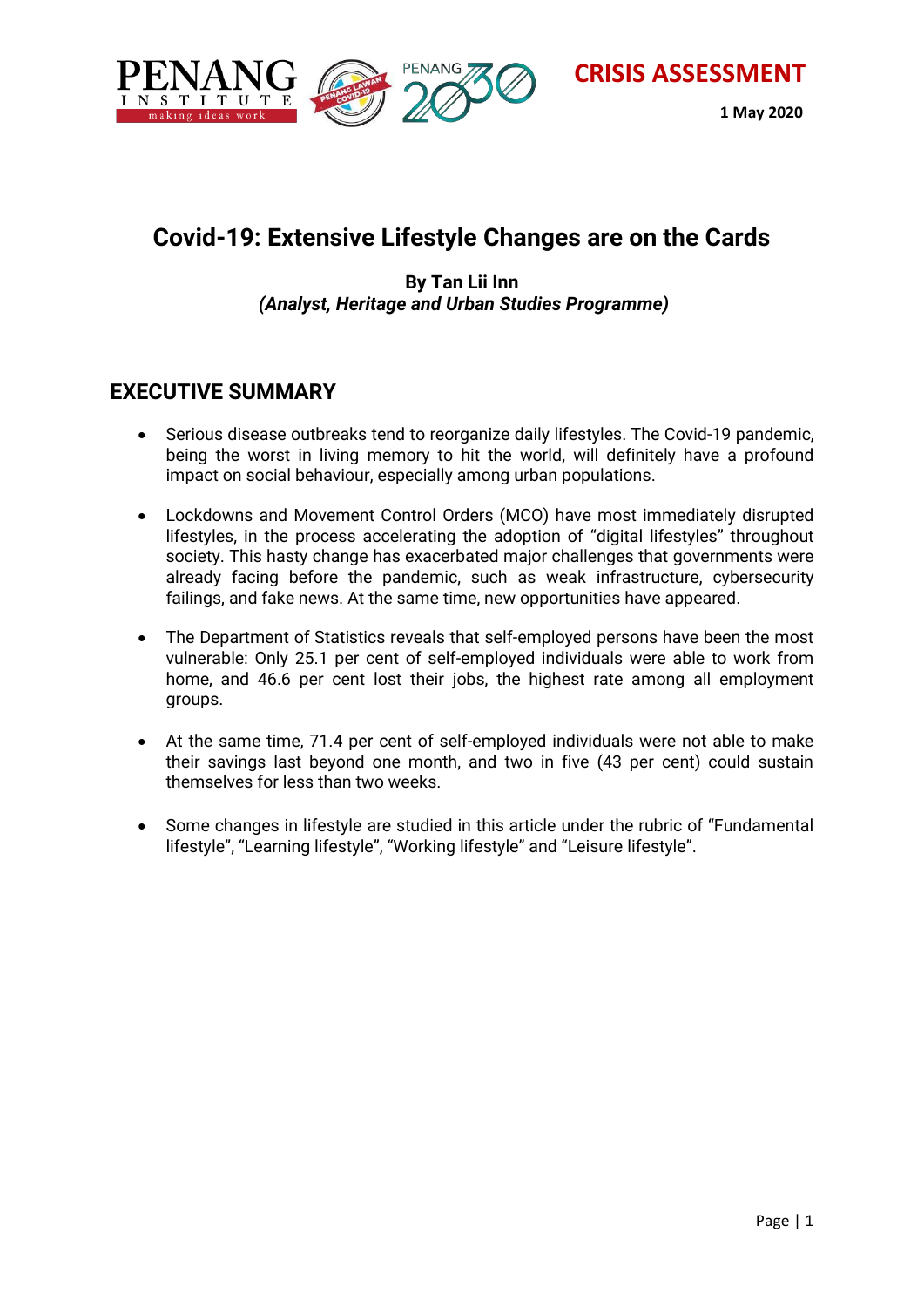

#### **1 May 2020**

#### **INTRODUCTION**

There have been many cases in history where diseases have shocked populations into changing their lifestyle radically.

The outbreak of cholera in between 1852 and 1859, for example, devastated Asia, Europe, North America, and Africa; 23,000 people were killed in Britain alone in 1854. <sup>1</sup> But when it was realised that the disease was water-borne, an elaborate sewer network was developed to keep waste from getting into the water supply.<sup>2</sup> This was a radical initiative, and it was even claimed that "the need for a new and modern sewerage system may never have been identified" if the devastating cholera outbreaks had not occurred. $^3$ 

The 1918 influenza pandemic infected one-third of the world's population, and killed between 50 million to 100 million people.<sup>4</sup> Given the post-war conditions then, efforts taken worldwide were limited to non-pharmaceutical interventions, such as quarantine, good personal hygiene, and limiting public gatherings. And no vaccine ever appeared. 5 It is claimed by some that the lessons learned from that specific pandemic lie behind the public health measures now employed to deal with the novel coronavirus, and these are now being considered the 1918 influenza pandemic's "most enduring effects".<sup>6</sup>

Urban sanitation was thus improved thanks to the cholera outbreaks, while the 1918 influenza pandemic noticeably changed certain public behaviour in the United States, such as the prohibiting of spitting in public<sup>7</sup> and the dismissing of roller towels and common drinking cups in public restrooms $^8$ .

Both the cholera and 1918 influenza outbreaks brought about "broad improvements to standards of living and health outcomes across the world".<sup>9</sup> Judging from this, the Covid-19 pandemic, having hit the world so severely, should therefore entail significant changes in public behaviour as well.

## **FUNDAMENTAL LIFESTYLE**

The term "lifestyle" signifies people's ordinary everyday social life, such as "what they do", "why they do it", and "what doing it means to them and others".<sup>10</sup> Briefly, "lifestyle" may be simply defined as "mode of living".<sup>11</sup> Breathing, drinking, and eating are the most essential things we do in daily life; and how these activities are done defines the term "fundamental lifestyle" as understood in this article.

 $\overline{a}$ <sup>1</sup> History.com Editors. (2020, March 24).

<sup>2</sup> Synder, M. R., & Ravi, S. J. (2018).

<sup>3</sup> Shenker, J. (2020, March 26).

<sup>4</sup> Dowling, S. (2020, March 3).

<sup>5</sup> Centers for Disease Control and Prevention. (2019, March 20).

<sup>6</sup> Dowling, S. (2020, March 3).

<sup>7</sup> Torell, E. (2020, April 7).

<sup>8</sup> Ott, M., Shaw, S. F., Danila, R. N., & Lynfield, R. (2007).

<sup>9</sup> Synder, M. R., & Ravi, S. J. (2018).

<sup>10</sup> Chaney, D. (1996).

<sup>&</sup>lt;sup>11</sup> Sobel, M. E. (1981).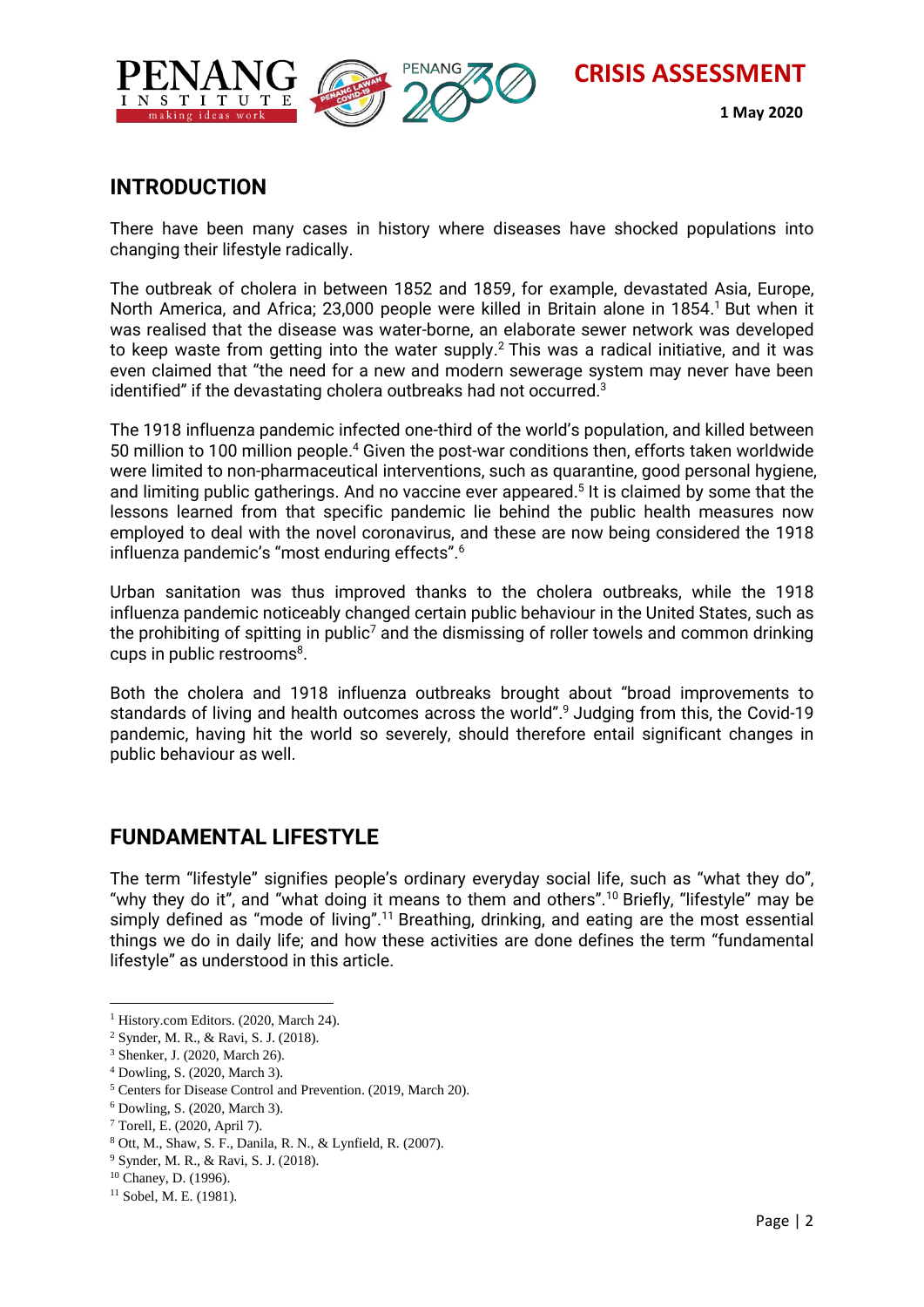

 **1 May 2020**

Human beings are able to last for three weeks without food, and three days without water, but only three minutes without air.<sup>12</sup> Diseases that attack our ability to breathe are therefore bound to cause more immediate panic than other types of diseases would.

With the spread of Covid-19 and the subsequent imposition of social distancing measures, global carbon emissions are expected to be reduced by five per cent this year due to restrictions on travel, work, and industry.<sup>13</sup> In Malaysia, the air quality has significantly improved under the Movement Control Order (MCO). <sup>14</sup> There has been a decrease of between 48 per cent and 75 per cent in nitrogen dioxide in the air, and of 23 per cent to 34 per cent in sulphur dioxide from 1<sup>st</sup> to 25<sup>th</sup> March 2020.<sup>15</sup>

At the same time, food delivery services have grown strongly. For example, Grab saw an increase in demand for such services of over 30 per cent. $^{16}$ 

Changes in fundamental lifestyle, and the influence Covid-19 has exerted on other aspects of daily life, such as in learning, working, and leisure, are discussed below.

#### **LEARNING LIFESTYLE**

The outbreak of Covid-19 led to temporary closure of educational institutions, affecting more than 1.57 billion learners, i.e. 91.3 per cent of the world's enrolled learners population.<sup>17</sup> Consequently, online learning or remote learning is being increasingly offered by institutions to make learning available from home.

In Malaysia, a total of 7,962,033 learners are affected by the closure of educational institutions. <sup>18</sup> These institutions have meanwhile embraced online learning or remote learning as "the only option available for students to resume learning" during this period.<sup>19</sup>

Different means such as Telegram, WhatsApp, Zoom or Google Meet have been utilized by teachers, and assigned tasks are submitted via any available platform, including messaging, sending a photo of the tasks, voice notes, emails, or Google Classroom.<sup>20</sup> Both synchronous modes via "live sessions" and asynchronous modes via recorded sessions have been utilised in higher education under the MCO.<sup>21</sup>

To facilitate adoption of alternative learning methods, a list of available digital platforms and resources have been introduced by the Malaysia Digital Economy Corporation (MDEC) for

 $\overline{a}$ <sup>12</sup> White, F., Stallones, L., & Last, J. M. (2013).

<sup>13</sup> Ambrose, J. (2020, April 12).

<sup>&</sup>lt;sup>14</sup> The Movement Control Order (MCO) was originally implemented on  $18<sup>th</sup>$  March 2020 to last until 31<sup>st</sup> March 2020. It was later extended thrice, first to 14<sup>th</sup> April, then 28<sup>th</sup> April and then again 12<sup>th</sup> May 2020.

<sup>15</sup> Yuen, M., Koh, W., & Pfordten, D. (2020, March 29).

<sup>16</sup> Bernama. (2020, April 4a).

<sup>17</sup> UNESCO. (2020).

<sup>18</sup> UNESCO. (2020).

<sup>19</sup> Sani, R. (2020, April 15).

<sup>20</sup> Hanna Sheikh Mokhtar. (2020, March 31).

<sup>21</sup> Chin, C. (2020, March 29).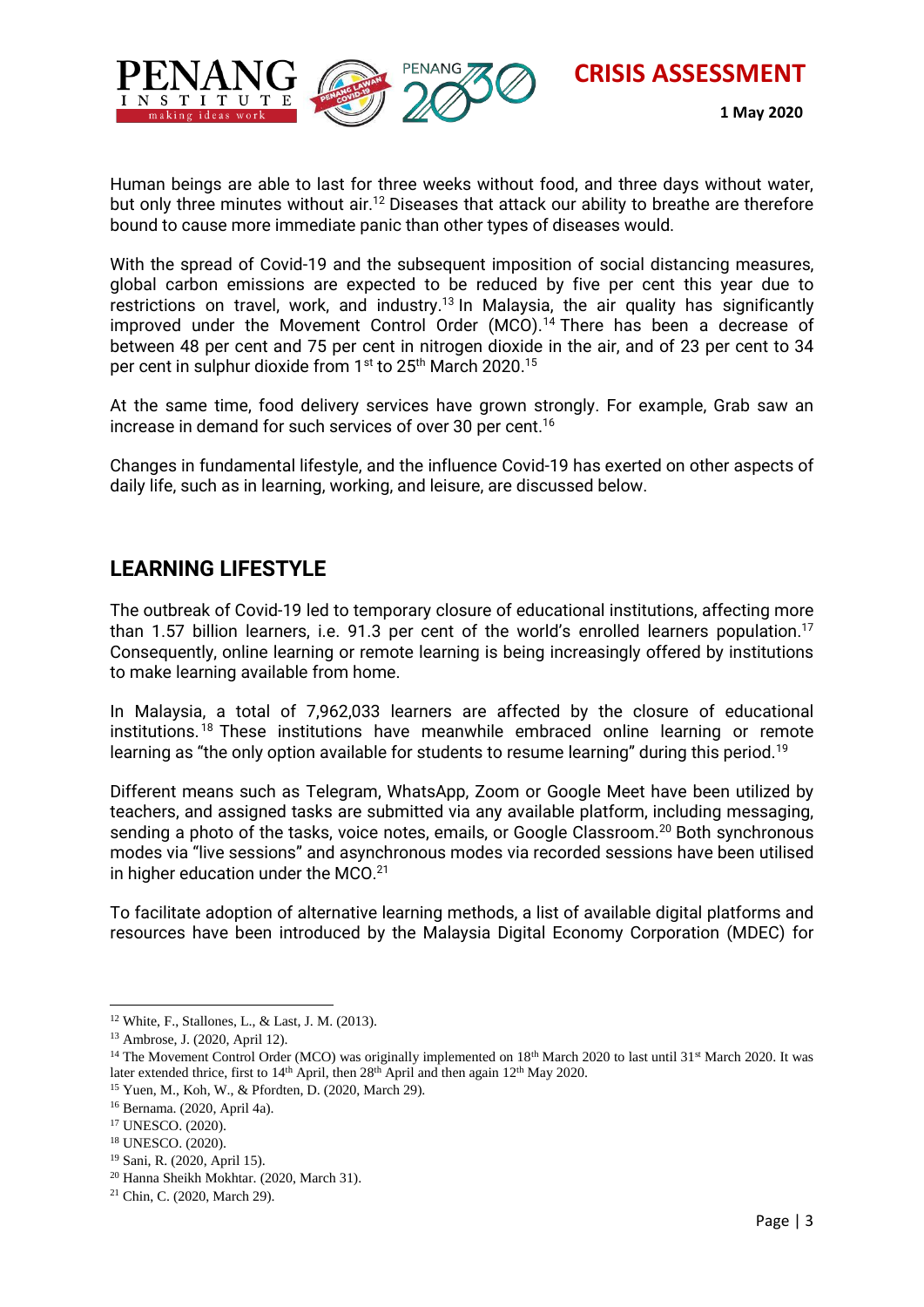

 **1 May 2020**

teachers and students.<sup>22</sup> Parents have also been asked to guide their children by subscribing to online learning resources.

However, the suddenness of this change poses a distressing challenge to educators who are not well-versed with the technology and platforms used. This applies to learners as well. Parents who work from home while their children are also learning from home come under great stress as well. Managing all this within the confines of the home becomes a new art to master. Also, not all families have access to enough devices to accommodate remote learning for the kids and working from home for the parents at the same time. Enhancing access to reliable internet connections has now gained added urgency.

## **WORKING LIFESTYLE**

Full or partial workplace closures have affected as much as 81 per cent of the world's workforce of 3.3 billion.<sup>23</sup> Mandatory work-from-home policies have been rolled out by global companies such as Google, Microsoft, Twitter, Hitachi, Apple, Amazon, Chevron, Salesforce, and Spotify.<sup>24</sup> In Malaysia, the most common platforms used to stay connected from home include WhatsApp, Google Meet, Skype, Microsoft Teams, text messages, and conventional phone calls.

However, working remotely is still in its early stages in Malaysia. The reality of working remotely goes beyond "having a laptop and a broadband", and related equipment are often not up to standard, and virtual meetings interrupted by "echo-ey and boom-y" sounds are not uncommon. The required updating of software is often glaringly obvious, and may require additional professional assistance that is not available during MCO. <sup>25</sup> All in all, poor data connectivity can be an annoyance, and not conducive to the creating of a sense of teamwork and common purpose which is essential to work-from-home arrangements. $^{26}$ 

Some workers may also not have adequate or comfortable working space at home. In addition, the work-from-home arrangement is not really possible or suitable for many types of jobs.

A survey conducted by the Department of Statistics, Malaysia $27$  reveals that self-employed persons have been the most vulnerable during the pandemic. Only one in four (25.1 per cent) self-employed individuals were able to work from home while 23 in 50 (46.6 per cent) have lost their jobs, the highest rate among different employment groups. At the same time, more than two thirds (71.4 per cent) of self-employed individuals were not able to make their savings last beyond one month, and two in five (43 per cent) could sustain themselves for less than two weeks.

 $\overline{\phantom{a}}$ <sup>22</sup> Malaysia Digital Economy Corporation (MDEC). (2020).

<sup>23</sup> International Labour Organization. (2020, April 7).

<sup>24</sup> Lufkin, B. (2020, March 13).

<sup>25</sup> Malay Mail. (2020, March 24).

<sup>26</sup> Ramasami, V. (2020, April 4).

<sup>27</sup> Department of Statistics, Malaysia. (2020).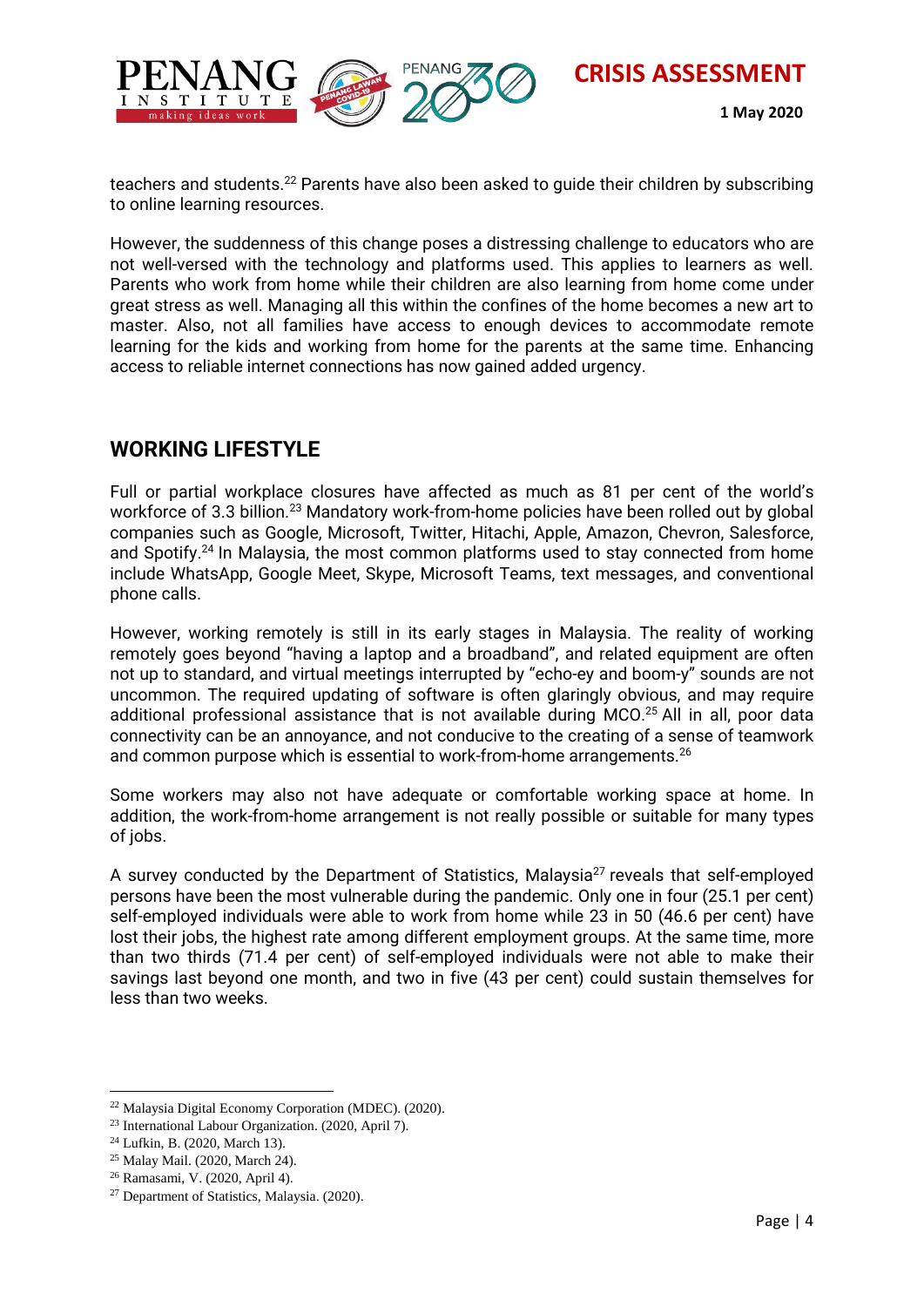

 **1 May 2020**

Some businesses have started re-strategizing operation by utilising technology. For example, food services now rely on Facebook, WhatsApp, and other social media platforms to advertise, to offer discounts and to take orders. 28

Even hawkers have been pushed onto online platforms. Famously noted as "the first platform of its kind directing more traffic to Malaysian hawkers", "The Hawkers" application provides a list of food stalls that cover areas such as Penang, Selangor, Kuala Lumpur, Negeri Sembilan, and Johor, giving people who are often digital illiterates an online presence.<sup>29</sup> In Penang, as many as 112 hawker centres shifted their businesses to "Jom Beli Online @ MBPP", an online platform introduced by the Penang Island City Council.<sup>30</sup>

## **LEISURE LIFESTYLE**

Leisure can be briefly understood as "a range of activities in which people choose to participate during their free time" or simply as "relaxation from work", be these activities that are active (such as games, sport, and recreation) or passive (such as music and cinema). $31$ 

The MCO has shifted most of leisure activities indoors. In line with this, performing arts, such as music and theatre, have also availed themselves of virtual platforms to retain public interest, and to contribute to the array of online entertainment available the world over.

As many as 85 per cent of British households are classified to be utilising the current period "productively".<sup>32</sup> Various classical music organisations such as the New York Philharmonic and the London Symphony Orchestra, have either shifted their performances to livestreaming or made their concert archives available online.<sup>33</sup> Music has been pointed out as "a good tonic to cope with stress and uncertainty" during these trying times. $^{\rm 34}$ 

Another innovative example are South African safari tours. These have also gone virtual. People from all over the world can now watch live broadcasts of safaris from their home. An "amazing explosion" in audience numbers has been reported for the live streaming of "WildEarth". <sup>35</sup> The subsequent question is about the financial viability of such initiatives: how can this be monetized in the long run, and how can it adapt to the new and reduced movement patterns of the world traveller, post-Covid-19?

In Malaysia, the spread of Covid-19 has also resulted in the shutting of all non-essential businesses. For example, cinemas have been closed to prevent mass gatherings.<sup>36</sup> Most people have subsequently switched to alternative platforms such as Netflix, HyppTV, and Astro on Demand, to watch at home.

 $\overline{\phantom{a}}$ 

<sup>28</sup> Bernama. (2020, March 21).

<sup>29</sup> Lim, S. (2020, April 6).

<sup>30</sup> Sekaran, R. (2020, April 10).

<sup>31</sup> Haywood, L., Kew, F., Bramham, P., Spink, J., Capenerhurst, J., & Henry, I. (1995).

<sup>32</sup> Royal Philharmonic Orchestra. (2020, April 8).

<sup>33</sup> Tilden, I. (2020, April 15).

<sup>34</sup> Royal Philharmonic Orchestra. (2020, April 8).

<sup>35</sup> AFP. (2020, April 10).

<sup>36</sup> Begum, M. (2020, April 6).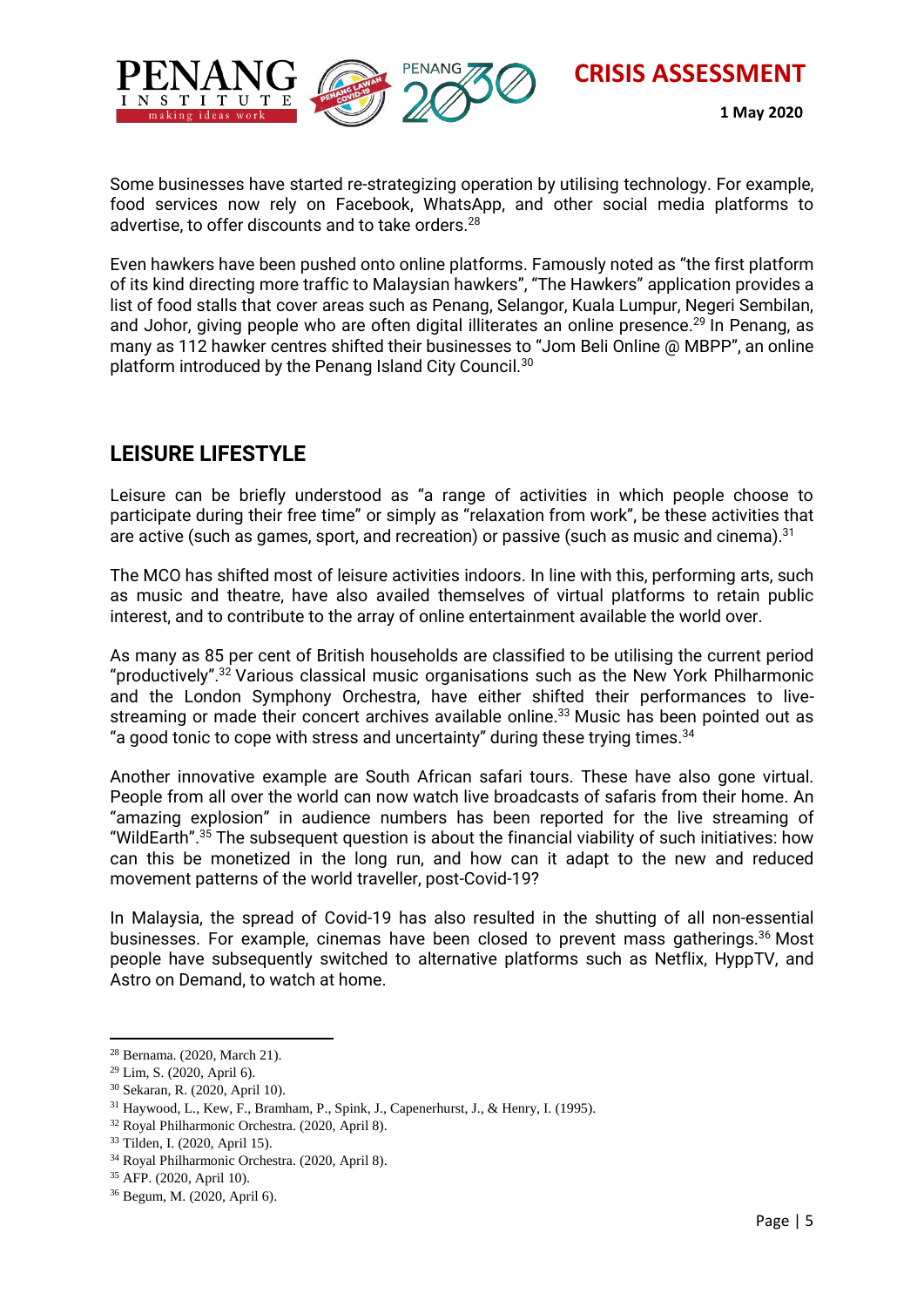making ideas worl

**CRISIS ASSESSMENT**

 **1 May 2020**

Unable to spend time with friends or meet up for outdoor activities, many have also turned to online platforms to continue staying in touch with friends. For example, playing online games with friends and inviting friends for online quizzes are not unfamiliar these days. Virtual catch-up with friends via social media or video-conferencing platforms is also another common way of maintaining a leisure lifestyle while locked down at home.

Many have begun searching fervently for online activities and entertainment. This trend is witnessed in Internet use increasing by more than 30 per cent, particularly in the search for entertainment, communication, and gaming apps and sites. 37

This growth in traffic saw an increase by 195 per cent for Netflix, and by 232 per cent for the homegrown video streaming service "Tonton".<sup>38</sup> At the same time, the music streaming platform "Joox" witnessed an increased usage rate of nearly 50 per cent for its exclusive karaoke function while its desktop login rate increased by 20 per cent, showing that "the pandemic has not affected Malaysians' love for singing".<sup>39</sup>

Outdoor recreational activities such as hiking, jogging, and cycling have not been allowed under the MCO.<sup>40</sup> This even includes outdoor activities, such as jogging, within gated communities.<sup>41</sup> With fitness centres, public parks, and swimming pools closed, Malaysians have shifted to home-based workouts, using skipping ropes and resistance band, for example, and even following exercises online to do planking, stretching, and Tabata burpees.<sup>42</sup>

#### **THE WAY FORWARD**

It might still be too early to conclude that daily lifestyles will be greatly transformed by Covid-19, but it is nevertheless true that the pandemic has already left a strong impression on various dimensions in our daily life. The way we get our meals, the way we school our children, how we work, and how we exercise and entertain ourselves have all been affected dramatically.

At the same time, new opportunities for certain groups of people have appeared. For example, food delivery services are in great demand, and a spike in the hiring of delivery personnel has been noted, boosted by newly unemployed people looking for work. Foodpanda Malaysia, for example, has witnessed an increase of 37% in application for the position of delivery men.<sup>43</sup>

Playing online games, watching online animation, or surfing for online content has also increased. As a result, the local digital content creation industry is expected to "push to meet market needs" in creating content that can "boost family relationship, inspire creativity

 $\overline{\phantom{a}}$ 

<sup>37</sup> Nambiar, P. (2020, April 1).

<sup>38</sup> Malaysian Digital Association (MDA). (2020, March 31).

<sup>39</sup> Nur Zarina Othman. (2020, April 1).

<sup>40</sup> Camoens, A. (2020, March 19).

<sup>41</sup> Farik Zolkepli & Sivanandam, H. (2020, March 28).

<sup>42</sup> The Star. (2020, March 21).

<sup>43</sup> Chung, N. (2020, March 21).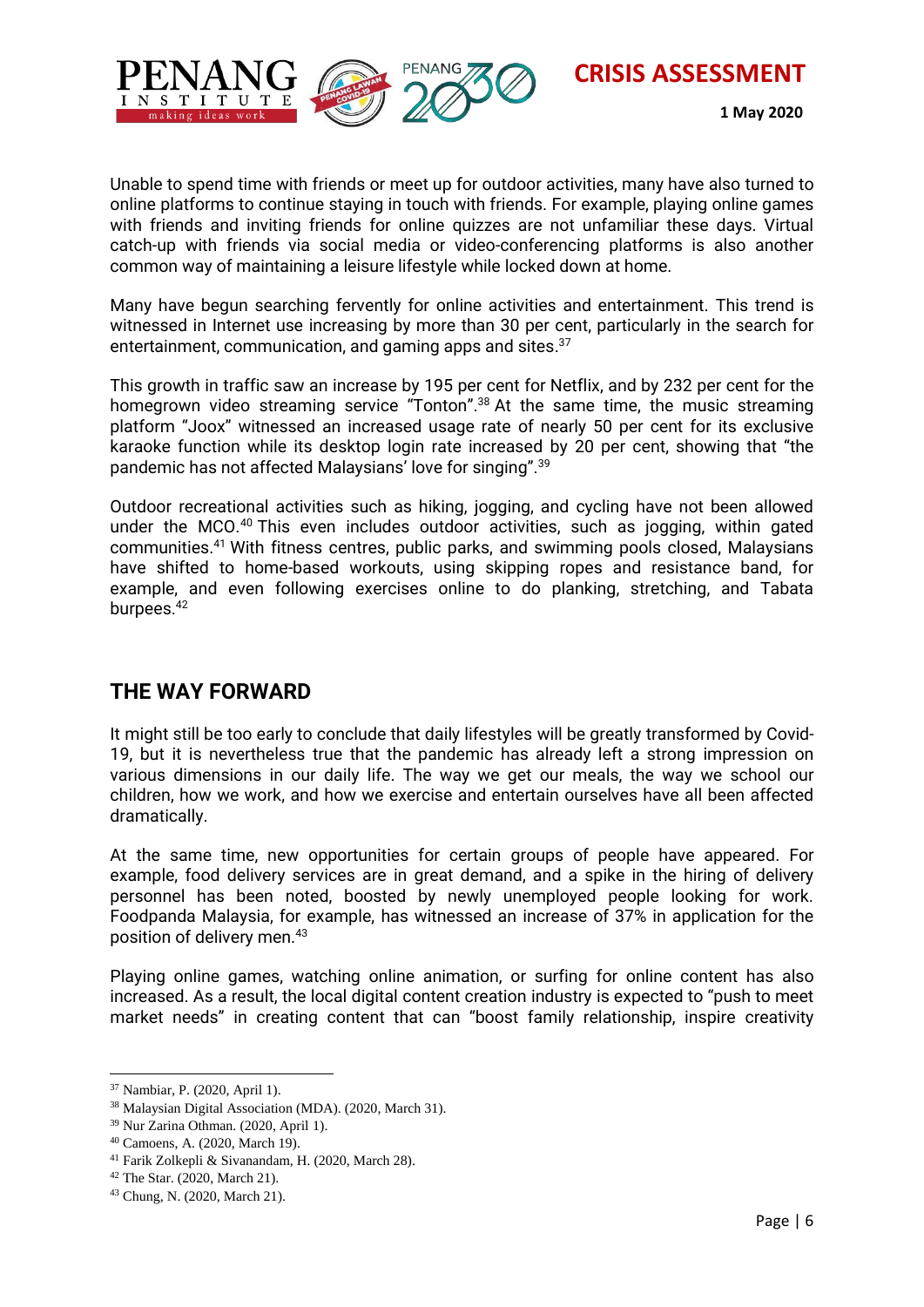

 **1 May 2020**

among youths and energise positive innovation for the entire family" during this period.<sup>44</sup> The downside to this is that the internet speed in certain area remains slow even as the average speed has been interrupted by the massive use of the internet. Investment in the digital infrastructure should therefore be a top priority, both for the government and other stakeholders.

Policy makers will also have to ensure that all types of employment, including self-employed persons, will benefit from the stimulus packages and other relevant policies. Self-employed individuals are categorized as "unprotected workers" by the International Labour Organization, (ILO), meaning that they are outside paid or sick leave mechanisms, and "are less protected by conventional social protection mechanisms and other forms of income smoothing".<sup>45</sup> They are a group that will need special attention.

In the United Kingdom, self-employed people have been aided by certain initiatives. For instance, those who have lost income may claim a grant through the Coronavirus (Covid-19) Self-employment Income Support Scheme.<sup>46</sup> There are 5.03 million self-employed persons in the United Kingdom<sup>47</sup> and as many as 95 per cent of them are covered under the scheme<sup>48</sup>. Alternatively, people who are self-employed or are getting less work or no work may apply for "Universal Credit" and/or "New Style Employment and Support Allowance".<sup>49</sup>

Malaysian policymakers should consider the framework for helping self-employed persons proposed by the ILO which includes: (i) social protection through existing schemes and/or ad-hoc payments, such as access to unemployment benefits, social assistance, and public employment programmes, for self-employed individuals, and (ii) time-bound financial or tax relief and income smoothing measures, such as subsidies, credit mediation or refinancing to overcome liquidity constraints, to support business continuity for self-employed persons.<sup>50</sup>

The increasing adoption of technology also means that citizens are now more exposed to cyber threats. Under the MCO, increased cybersecurity cases have included fraud (such as scams and phishing), intrusion (such as hacking and data breach attempts), and cyber harassment (including cyberstalking). There has been a spike by a whopping 82.5 per cent; 18 per cent of the total 838 cases involved companies while the rest affected home users and others. <sup>51</sup> The pandemic, it has been noted, has created a "perfect storm for cyberattacks".<sup>52</sup>

As more citizens adapt to a digital lifestyle, fake news becomes an ever greater problem. Facebook took the initiative to remove false claims identified by its global network of factcheckers.<sup>53</sup> In Malaysia, over 180 investigations have been opened on fake news that are specifically on Covid-19.<sup>54</sup>

 $\overline{a}$ <sup>44</sup> Malaysia Digital Economy Corporation (MDEC). (2020, March 26).

<sup>45</sup> International Labour Organization. (2020).

<sup>46</sup> HM Revenue & Customs. (2020, March 26).

<sup>47</sup> Office for National Statistics, the United Kingdom.

<sup>48</sup> HM Treasury, & Sunak, R. (2020, March 26).

<sup>49</sup> Department for Work and Pensions. (2020, April 8).

<sup>50</sup> International Labour Organization. (2020).

<sup>51</sup> Yuen, M. (2020, April 12).

<sup>52</sup> Yuen, M. (2020, March 22).

<sup>53</sup> Nur Zarina Othman. (2020, April 1).

<sup>54</sup> Bernama. (2020, April 4b).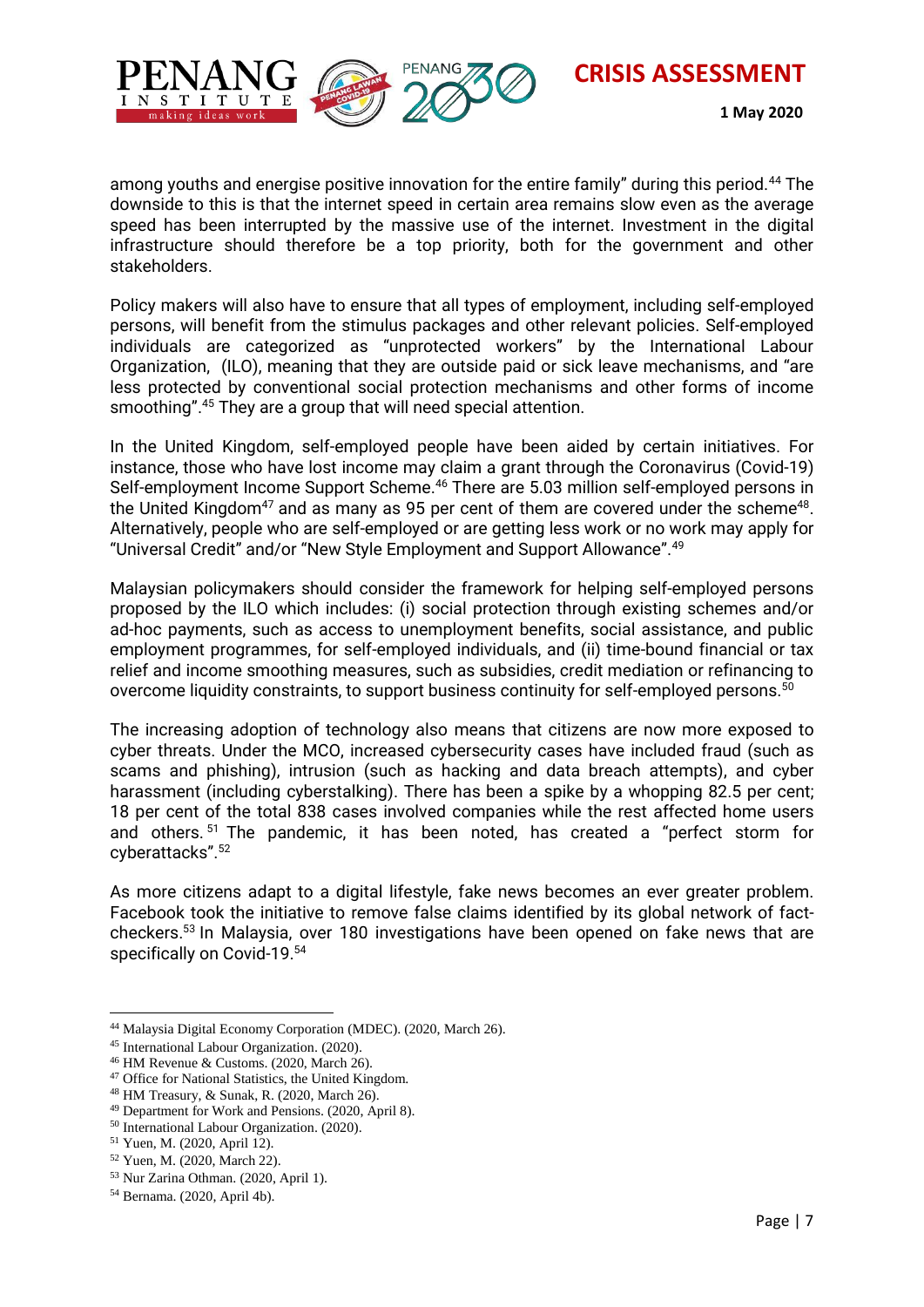

There are currently 10,733 cybersecurity professionals in Malaysia, meaning a ratio of one such professional to 2,600 internet users in the country.<sup>55</sup> More are needed.

Raising public awareness about cybersecurity and fake news is an important step in empowering citizens while they adapt to digital lifestyles. As with safety in the physical world, a guide for self-protection in the digital world is a vital affair. The public should also be directed and guided by the relevant authorities to be discriminate about sources of information; the initiative "sebenarnya.com" should be made more known to everyone. Once citizens are better equipped with awareness and critical thinking, they would be able to filter dubious information and to think twice before forwarding any information.

As conventional lifestyles get disrupted, it is essential for everyone to adapt ourselves to emerging digital lifestyles. By all accounts, these are what is digging the path to the "new normal". The pandemic has shown us that our lifestyles cannot really be "self-centric", but are really interrelated to all other individuals. In essence, a change in individual lifestyle will also signal the types of jobs that are to appear in the future.

Strengthening the digital infrastructure, enhancing cybersecurity and combating fake news would make for more sustained and rewarding digital lifestyles.

 $\overline{a}$ 

<sup>55</sup> Yuen, M. (2020, March 22).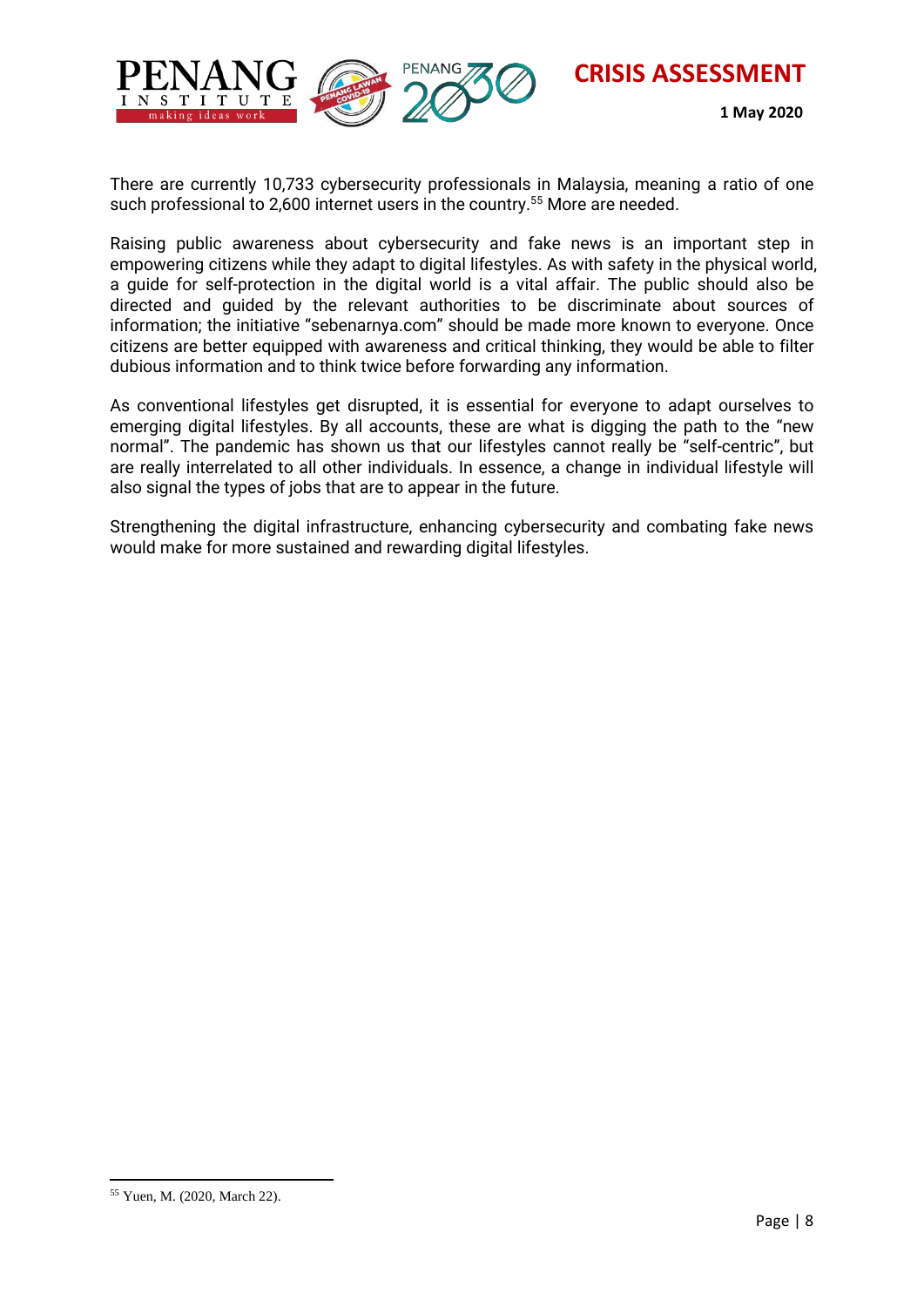

#### **REFERENCES**

AFP. (2020, April 10). Virus lockdown boosts South African virtual safari tours. *The Star*. Retrived from https://www.thestar.com.my/tech/tech-news/2020/04/10/virus-lockdownboosts-south-african-virtual-safari-tours

Ambrose, J. (2020, April 12). Carbon emissions from fossil fuels could fall by 2.5bn tonnes in 2020. *The Guardian*. Retrieved from https://www.theguardian.com/environment/2020/apr/12/global-carbon-emisions-could-fallby-record-25bn-tonnes-in-2020

Begum, M. (2020, April 6). Cinemas in Malaysia closed throughout April. *The Star*. Retrieved from https://www.thestar.com.my/lifestyle/entertainment/2020/04/06/cinemas-inmalaysia-closed-throughout-april

Bernama. (2020, April 4a). F&B operators navigate through MCO to sustain business. *The Star*. Retrieved from https://www.thestar.com.my/business/business-news/2020/04/04/fboperators-navigate-through-mco-to-sustain-business

Bernama. (2020, April 4b). No compromise with those who spread fake news: Ismail Sabri. *The Sun Daily*. Retrieved from https://www.thesundaily.my/local/no-compromise-with-thosewho-spread-fake-news-ismail-sabri-IA2211138

Bernama. (2020, March 21). Food delivery services give vital help to restaurateurs, public. *The Sun Daily*. Retrieved from https://www.thesundaily.my/local/food-delivery-services-givevital-help-to-restaurateurs-public-BA2165298

Camoens, A. (2020, March 19). Police: Exercises at home, refrain from recreational activities during MCO period. *The Star*. Retrieved from https://www.thestar.com.my/news/nation/2020/03/19/police-exercise-at-home-refrainfrom-recreational-activities-during-mco-period

Centers for Disease Control and Prevention. (2019, March 20). *1918 pandemic (H1N1 virus)*. Centers for Disease Control and Prevention. Retrieved from https://www.cdc.gov/flu/pandemic-resources/1918-pandemic-h1n1.html

Chaney, D. (1996). *Lifestyles*. London: Routledge.

Chin, C. (2020, March 29). Learning mustn't stop with COVID-19. *The Star*. Retrieved from https://www.thestar.com.my/news/education/2020/03/29/learning-mustnt-stop-with-covid-19

Chung, N. (2020, March 21). MCO sees more people turning delivery men. *Free Malaysia Today*. Retrieved from

https://www.freemalaysiatoday.com/category/nation/2020/03/31/mco-sees-more-peopleturning-delivery-men/

Department for Work and Pensions. (2020, April 8). *Guidance - Coronavirus (COVID-19): What to do if you are self-employed and getting less work or no work*. GOV.UK. https://www.gov.uk/guidance/coronavirus-covid-19-what-to-do-if-youre-self-employed-andgetting-less-work-or-no-work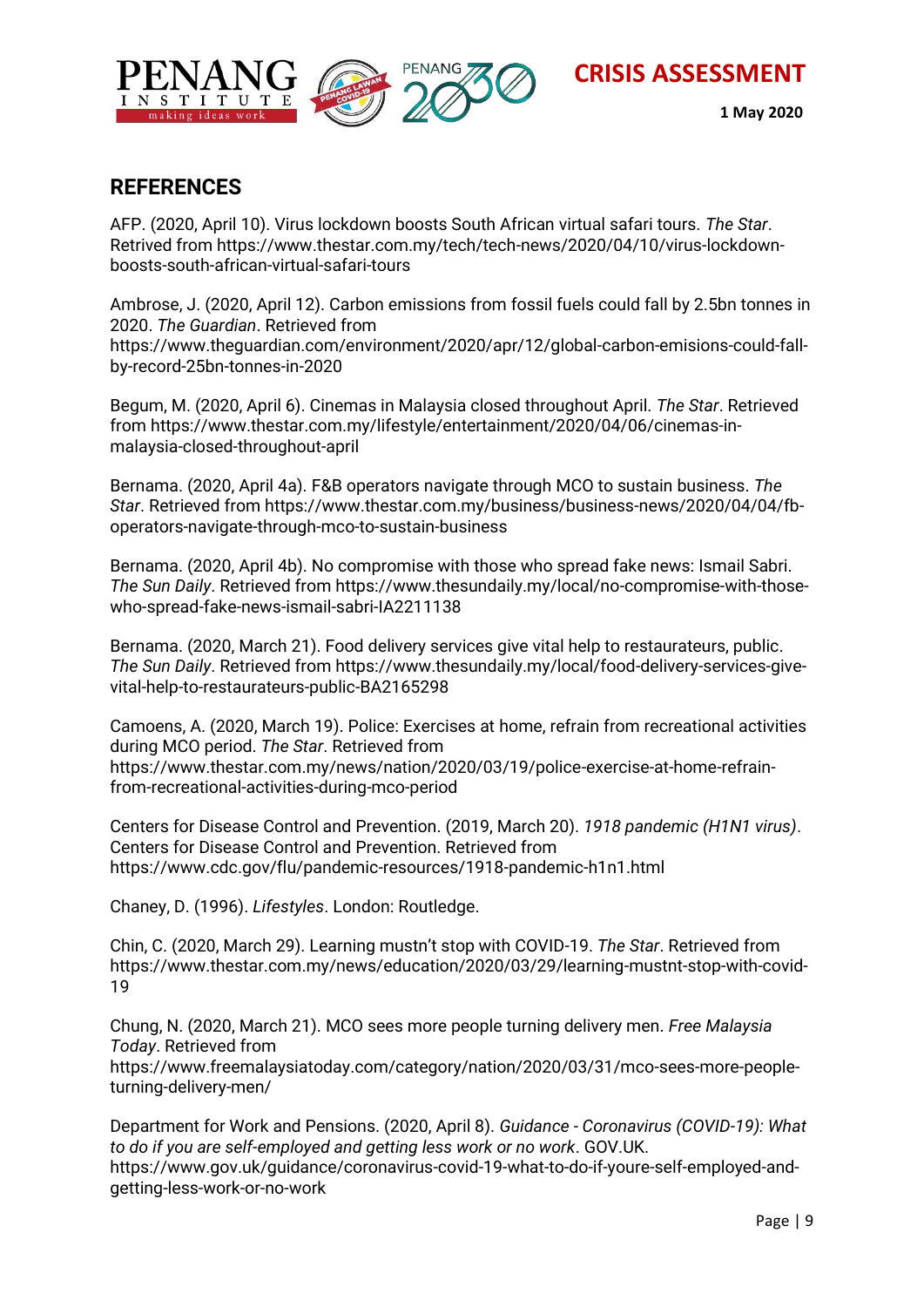



Department of Statistics, Malaysia. (2020). *Report of special survey on Effects of COVID-19 on Economy and Individual (Round 1)*. Putrajaya: Department of Statistics, Malaysia.

Dowling, S. (2020, March 3). Coronavirus: What can we learn from the Spanish flu? *BBC*. Retrieved from https://www.bbc.com/future/article/20200302-coronavirus-what-can-welearn-from-the-spanish-flu

Farik Zolkepli & Sivanandam, H. (2020, March 28). MCO compliance at 97% but 482 arrests over March 26-27. *The Star*. Retrieved from https://www.thestar.com.my/news/nation/2020/03/28/mco-compliance-at-97-but-482 arrests-over-march-26-27

Hanna Sheikh Mokhtar. (2020, March 31). Teacher explore online teaching methods during MCO. *New Straits Times*. Retrieved from https://www.nst.com.my/education/2020/03/579992/teachers-explore-online-teachingmethods-during-mco

Haywood, L., Kew, F., Bramham, P., Spink, J., Capenerhurst, J., & Henry, I. (1995). *Understanding Leisure* (2nd ed.). Cheltenham: Stanley Thornes (Publishers).

History.com Editors. (2020, March 24). Cholera. *History*. Retrieved from https://www.history.com/topics/inventions/history-of-cholera

HM Revenue & Customs. (2020, March 26). *Guidance: Claim a grant through the coronavirus (COVID-19) Self-employment Income Support Scheme*. GOV.UK. https://www.gov.uk/guidance/claim-a-grant-through-the-coronavirus-covid-19-selfemployment-income-support-scheme

HM Treasury, & Sunak, R. (2020, March 26). *Chancellor gives support to millions of selfemployed individuals*. GOV.UK. Retrieved from https://www.gov.uk/government/news/chancellor-gives-support-to-millions-of-selfemployed-individuals

International Labour Organization. (2020). *COVID-19 and the world of work: Impact and policy responses*. Geneva: International Labour Organization.

International Labour Organization. (2020, April 7). *ILO: COVIA-19 causes devastating losses in working hours and employment*. International Labour Organization. Retrieved from https://www.ilo.org/global/about-the-ilo/newsroom/news/WCMS\_740893/lang- en/index.htm

Lim, S. (2020, April 6). *The Hawkers empowers hawkers stall owners with an online presence for takeaways and deliveries*. Tatler. Retrieved from https://my.asiatatler.com/dining/thehawkers-empowers-hawker-stall-owners-with-an-online-presence-for-takeaway-and-deliveries

Lufkin, B. (2020, March 13). Coronavirus: How to work from home, the right way. *BBC*. Retrieved from https://www.bbc.com/worklife/article/20200312-coronavirus-covid-19 update-work-from-home-in-a-pandemic

Malay Mail. (2020, March 24). COVID-19 shutdown tests readiness to work from home in Malaysia. *Malay Mail*. Retrieved from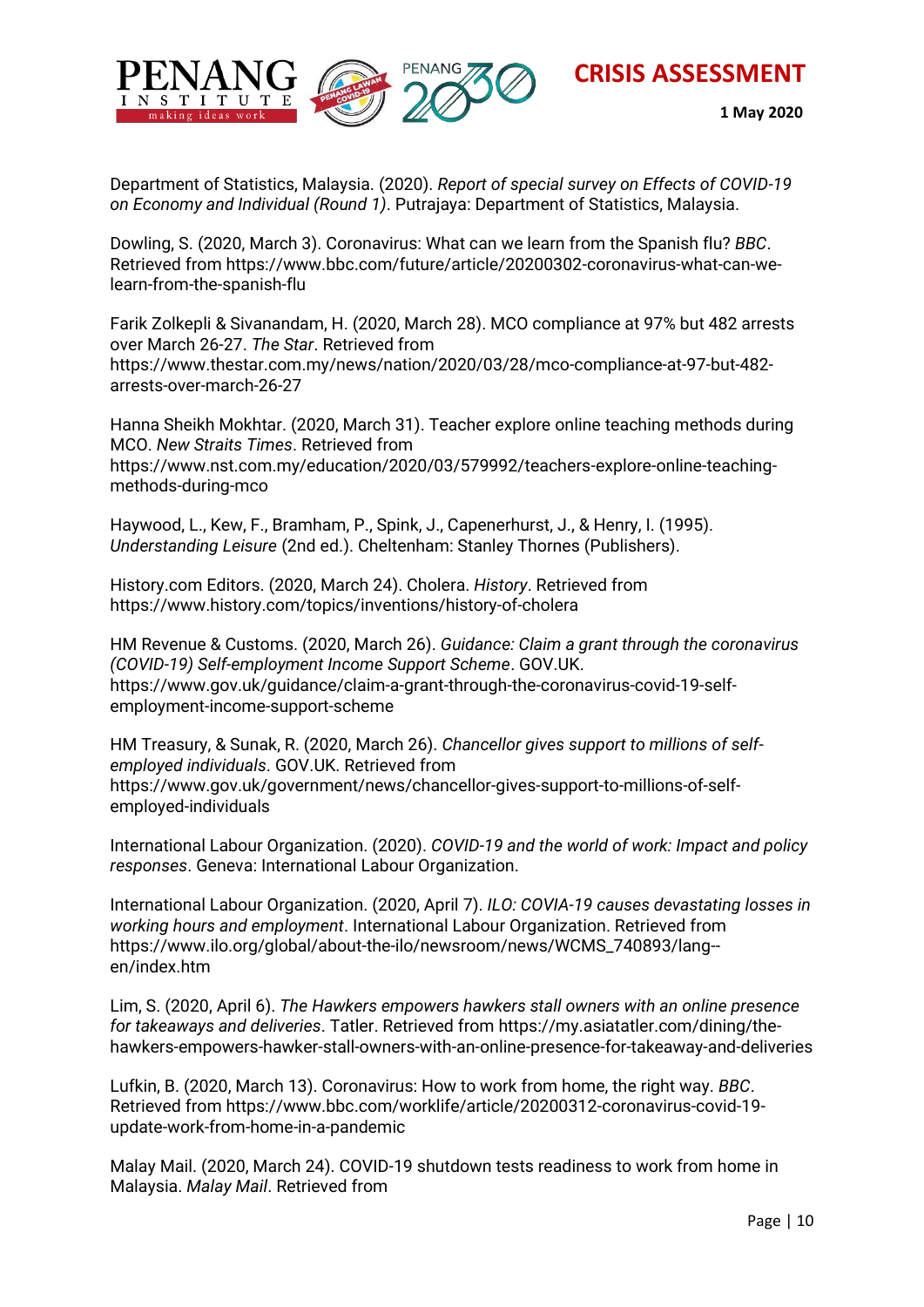



 **1 May 2020**

https://www.malaymail.com/news/malaysia/2020/03/24/covid-19-shutdown-testsreadiness-to-work-from-home-in-malaysia/1849672

Malaysian Digital Association (MDA). (2020, March 31). *MDA releases report on Covid-19 lockdown: Malaysians go online for work, food and TV*. Malaysian Digital Association. Retrieved from http://www.malaysiandigitalassociation.org.my/report/mda-reportsimilarweb-mar-2020-2/

Malaysia Digital Economy Corporation (MDEC). (2020). *Overcoming the challenges of COVID-19 with digital technology*. MDEC. Retrieved from https://mdec.my/digitalvscovid-the-generalpublic/

Malaysia Digital Economy Corporation (MDEC). (2020, March 26). Positive impact of COVID-19? The digital content industry explodes. *MDEC Soundbytes: Insights within Malaysia Digital Economy*. Retrieved from https://mdec.my/blog/?p=468

Nambiar, P. (2020, April 1). 30% spike in internet usage during MCO but TM says it can handle more. *Free Malaysia Today*. Retrieved from https://www.freemalaysiatoday.com/category/nation/2020/04/01/30-spike-in-internetusage-during-mco-but-tm-says-it-can-handle-more/

Nur Zarina Othman. (2020, April 1). Tech world sees demand surge during MCO. *New Straits Times*. Retrieved from https://www.nst.com.my/lifestyle/bots/2020/04/580235/tech-worldsees-demand-surge-during-mco

Office for National Statistics, the United Kingdom. (2020, March 17). *Labour market economic commentary: March 2020*. Office for National Statistics. Retrieved from https://www.ons.gov.uk/employmentandlabourmarket/peopleinwork/employmentandemplo yeetypes/articles/labourmarketeconomiccommentary/march2020

Ott, M., Shaw, S. F., Danila, R. N., & Lynfield, R. (2007). Lessons learned from the 1918-1919 influenza pandemic in Minneapolis and St. Paul, Minnesota. *Public Health Reports*, *122*(6), 803-810.

Ramasami, V. (2020, April 4). Working remotely will test employee creativity, productivity. *New Straits Times*. Retrieved from

https://www.nst.com.my/opinion/letters/2020/04/581131/working-remotely-will-testemployee-creativity-productivity

Royal Philharmonic Orchestra. (2020, April 8). *Coronavirus isolation prompting a quarter of Brits to learn more about Classical music*. Royal Philharmonic Orchestra. Retrieved from https://www.rpo.co.uk/about/news-press/80-news/414-new-media-driving-a-resurgentinterest-in-orchestral-music-amongst-the-young-2

Sani, R. (2020, April 15). Readiness for continuity in online learning. *New Straits Times*. Retrieved from https://www.nst.com.my/education/2020/04/584436/readiness-continuityonline-learning

Sekaran, R. (2020, April 10). Penang's food delivery platforms get positive response from hawkers. *The Star*. Retrieved from